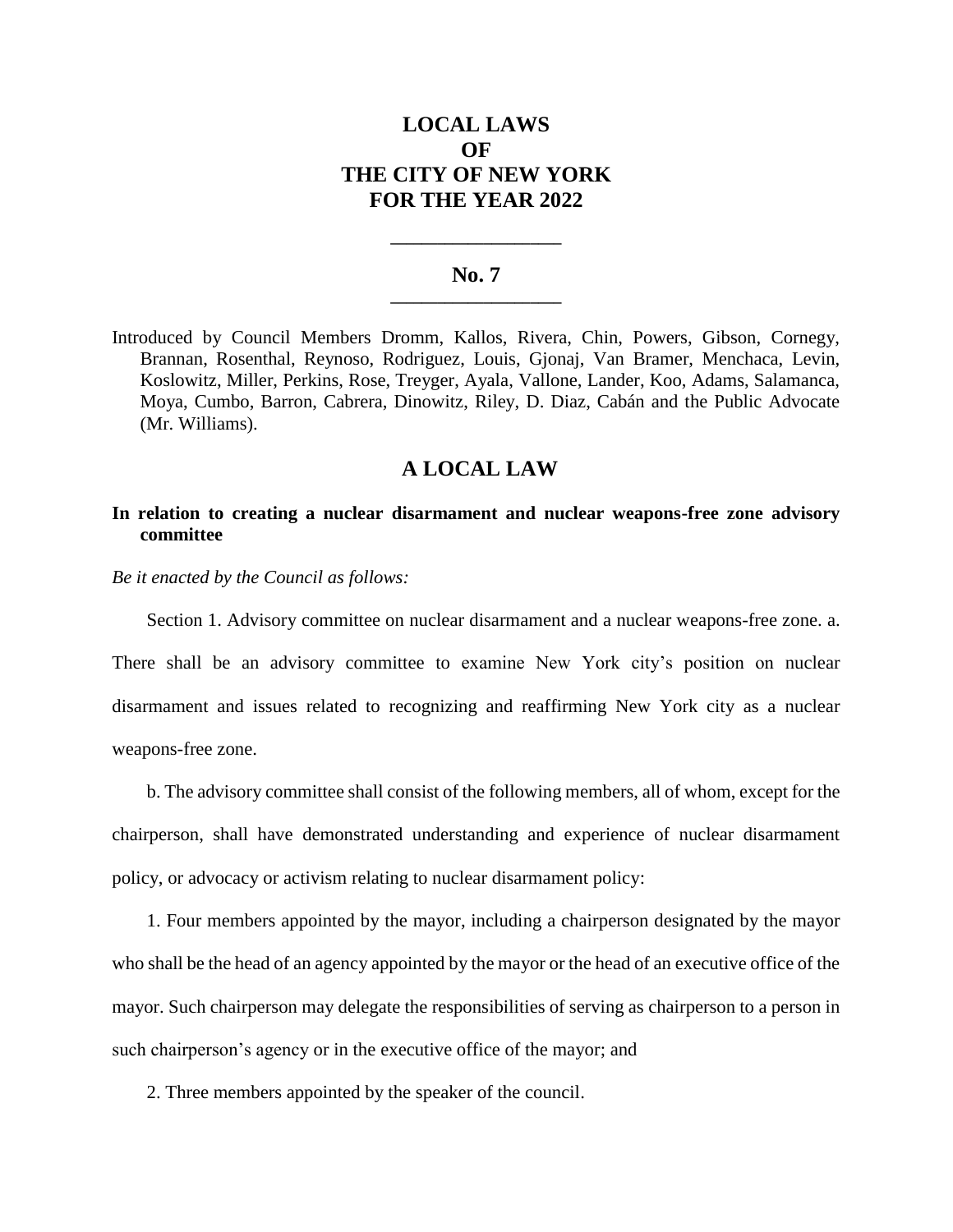c. The advisory committee shall conduct a review of New York city's current stance on nuclear weapons and, in consultation with a diverse group of individuals, including but not limited to victims of nuclear weapons and faculty members of academic institutions, shall draft a resolution declaring support for the city to remain a nuclear weapons free zone. The advisory committee shall also:

1. Establish a working definition for how a nuclear weapons-free zone might be defined in New York city;

2. Recommend mechanisms for encouraging and increasing community input with regard to education related to the nuclear weapons-free zone;

3. Make available educational materials or host discussions related to nuclear disarmament and the catastrophic humanitarian and environmental consequences of nuclear weapons production, testing, use and deployment; and

4. Where applicable, provide a summary of all related activities of the advisory committee and any relevant updates through the minutes of committee meetings.

d. The advisory committee shall meet no less than four times per year until its dissolution pursuant to subdivision f of this section.

e. The advisory committee shall, no later than one year after the effective date of this local law, and annually thereafter until its dissolution, submit to the mayor and the speaker of the council and post online a report that contains its findings and conclusions and any recommendations for policy or legislation.

f. The advisory committee shall dissolve upon submission of the fifth report required by subdivision e of this section.